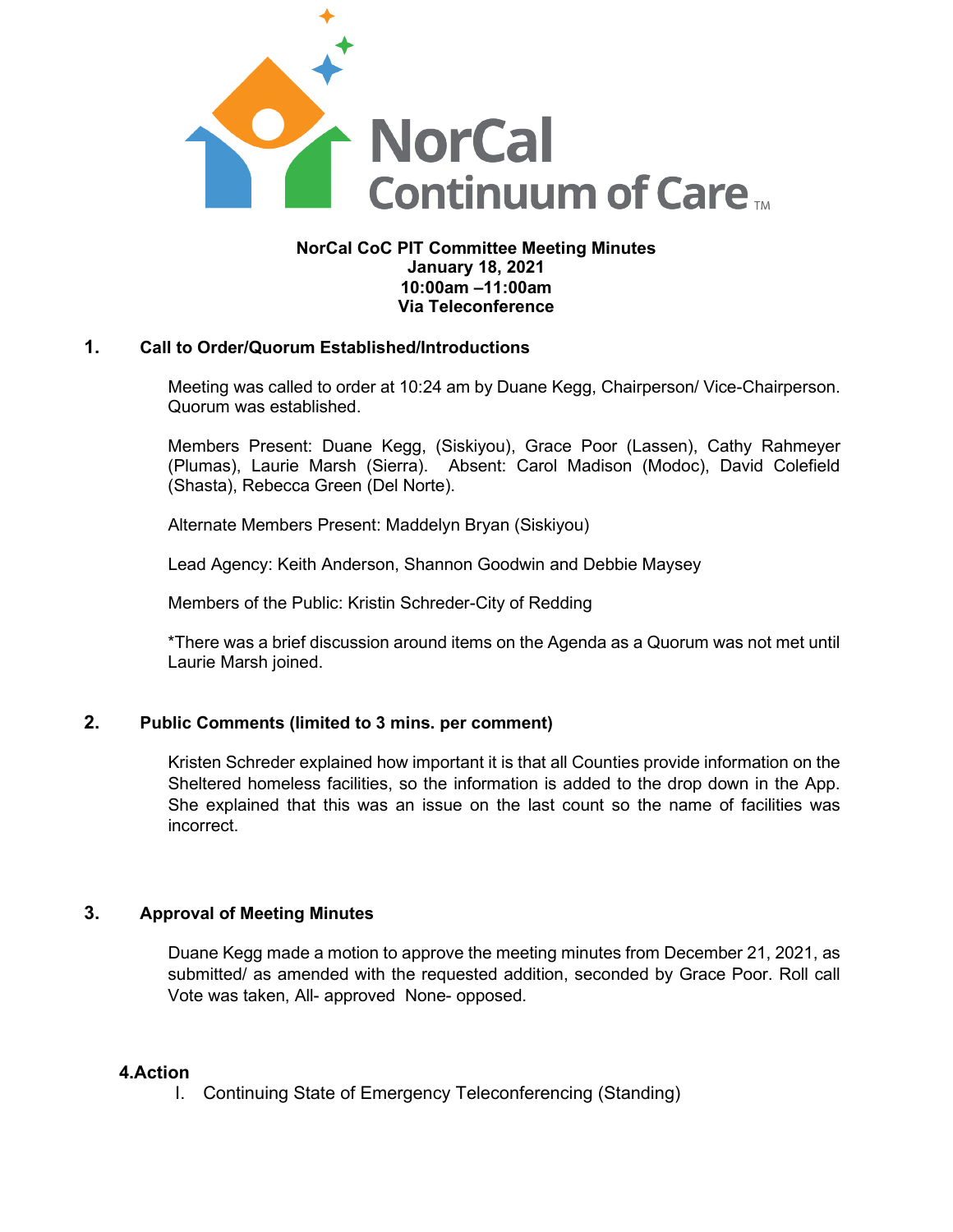

Duane Kegg called for a discussion as there was none, he made a Motion that the PIT Committee Meetings continue to be held be Teleconference. The Motion was seconded by Grace Poor. Roll Count Vote was taken: All-approved Noneopposed.

II. HIC Count Form (Attachment B)

 Duane called for a discussion. Grace Poor asked Keith if they could fill out one form to record scattered sites. Keith replied yes and the discussion was concluded. Grace Poor made a motion to except the Form as presented, the motion was seconded by Cathy Rahmeyer. Roll call Vote was taken: Allapproved None-opposed

III. Addition of members for Del Norte County (Attachment C

Duane asked for a Motion to except the addition of Rebecca Green and Roy Jackson as representatives for Del Norte County.

 The motion was made by Cathy Rahmeyer and seconded by Laurie Marsh. Roll Call was taken: All-approved None-opposed

IV. Greeting Message and Question Settings for "Counting US" Application

Keith went over the options surrounding the Greeting both on the App and the Paper Form. The Introduction will state that the information obtained is Confidential and Anonymous, it will be used to obtain funding for programs. He explained the default affects Youth age 13 and all Adults living within a household, this information will be gathered independently for each household member. It will regard substance abuse and any disabilities. This information for minors 13 under will not be collected. Keith explained this information will be on both the App and the Paper Form for consistency.

A Motion was made by Cathy Rahmeyer to except the verbiage of the default wording as presented and that it only be collected for 13yr old youth and adults in a household. The Motion was seconded by Grace Poor. Role call Vote was taken: All-approved None-opposed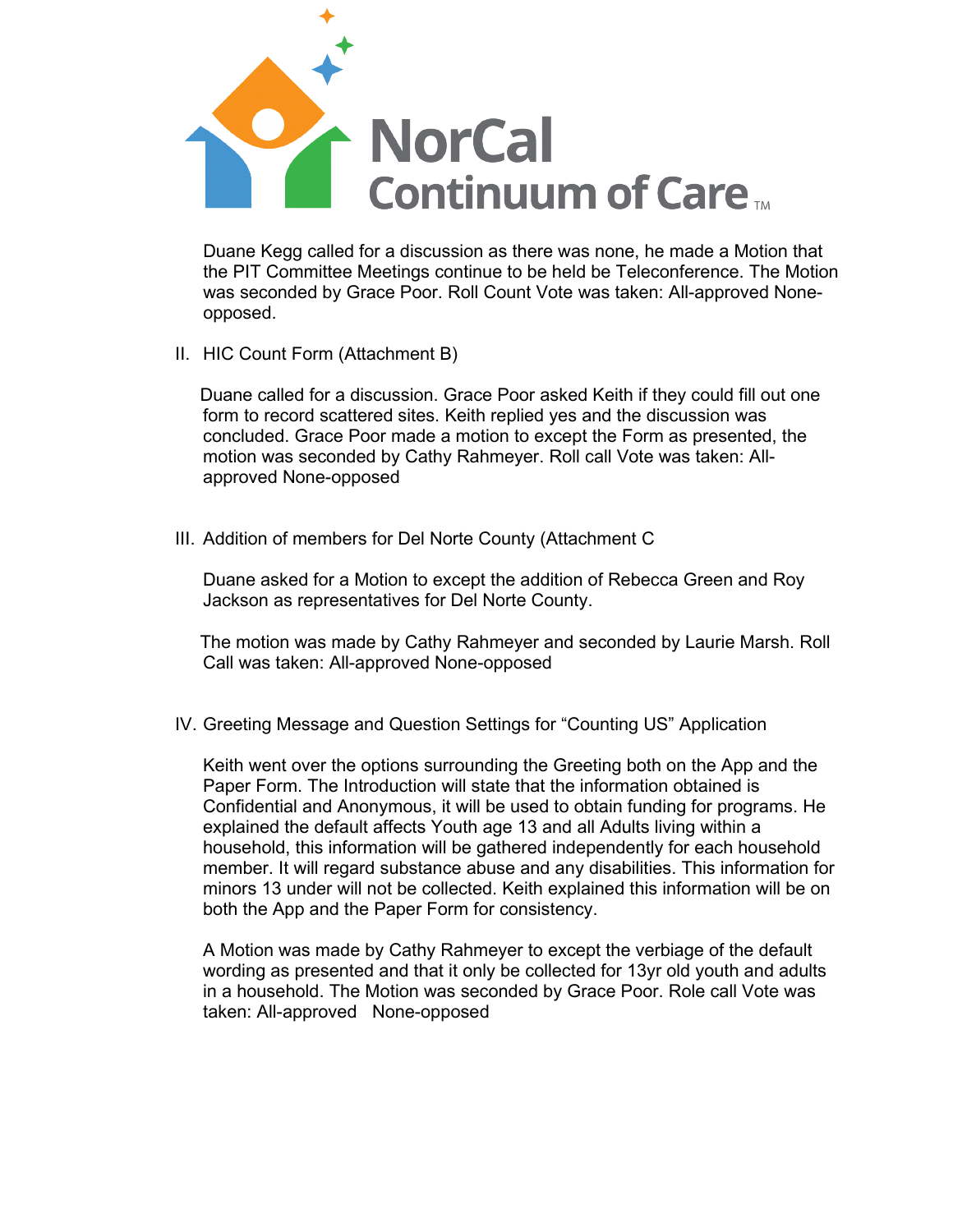

# V. PIT Methodology (Attachment D)

Duane opened the PIT Methodology up for discussion. Grace Poor asked if there were any significant changes. Keith explained there were around gathering all the Facilities that are housing homeless. He asked that all counties get a list to Shannon as soon as possible.

VI. Sheltered Survey (Attachment E) and Unsheltered Survey (Attachment F)

Add the Greetings information to the Surveys.

Cathy Rahmeyer made a Motion to except the Greetings verbiage to both Surveys. The Motion was seconded by Grace Poor. Role call Vote was taken: All-approved None-opposed.

#### **5.Discussion**

I. Update on Counting Us App and Survey (Grace Poor)

Grace asked when the App would be ready. Again, it was stressed that once all the Counties provided a list of Homeless facilities that the folks at Symtec could create an accurate list for the dropdown list on the App. This will insure more accurate information for the report.

Keith offered staff time for the date entry of paper surveys. He said this did not mean that they could send all their surveys but, if they needed help his staff may have limited time available.

II. Addendum Questionnaires (Roy Jackson)

Roy was not present, and the Addendum was not available.

III. Confirm each county, HIC count locations

 Again, Keith, Kristin and Shannon went over the importance of receiving this information as soon as possible so the App could be updated.